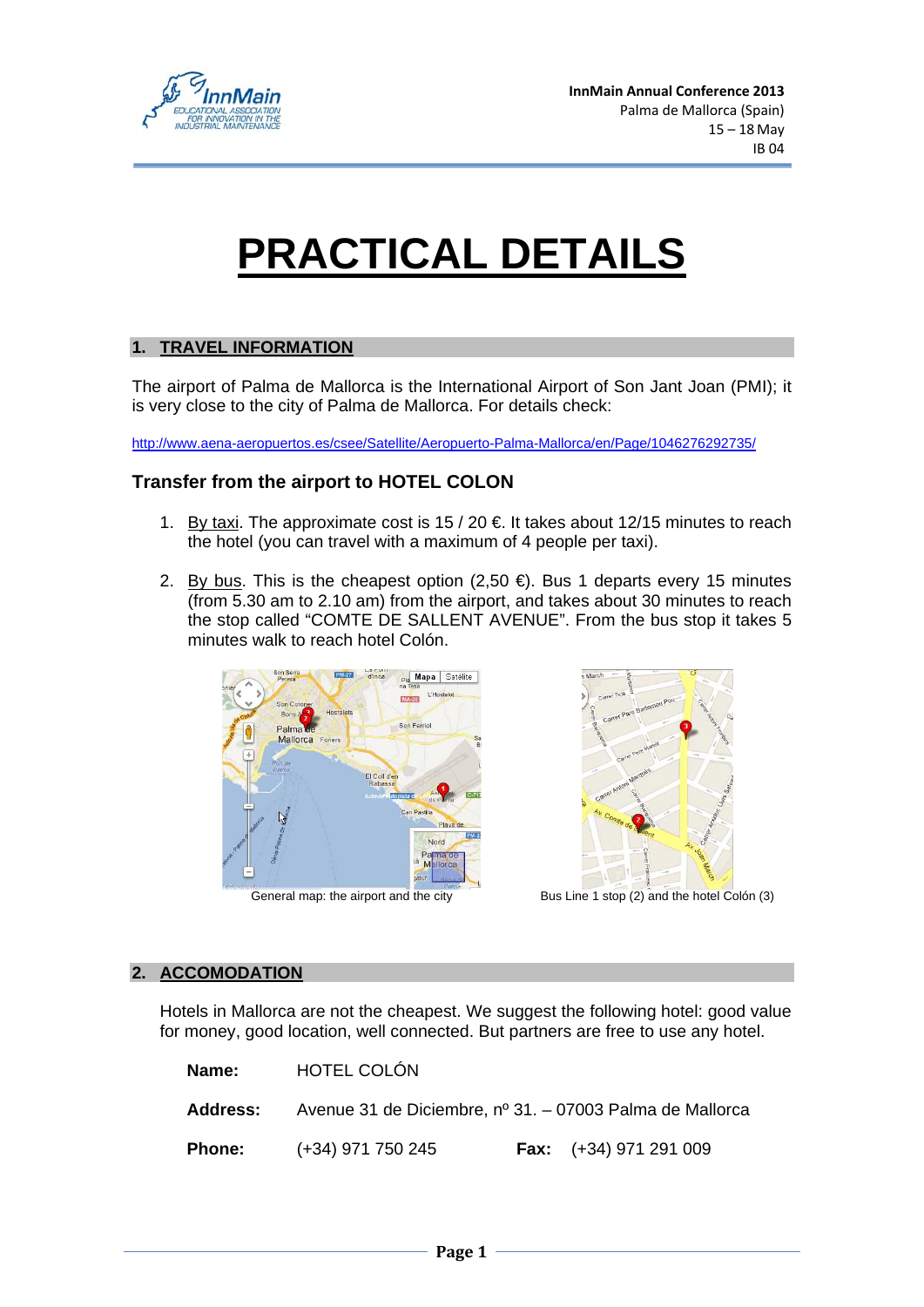**Email:** reservas@amic-hotels.com

**Website:** http://www.hotelcolonpalma.com/

**WiFi**: available

**Price**:

- 
- 

• Single rooms:  $49.00 \in \text{per room}$ : breakfast not included • Double rooms: 59.00 € per room : breakfast not included



*If you would like to stay at Hotel Colón you have to make your reservation through sending an email. Our contact person is Ms. Toñy. Please mention the reservation code "InnMain" to the hotel, in order to take the advantage of the prices mentioned above. DEADLINE to make the reservation: 15/03/2013 (after this date it may not be possible to book rooms for more people, depending on* 

*the availability). We kindly ask you to send Mr. Antonio Mir a copy of the reservation.* 

For breakfast there is a bar next to the hotel: you can have simple breakfast (2,50 €), medium (3,25) or large breakfast (4,00 €). Or choose whatever you like!

### **3. CONFERENCE LOCATION: PARCBIT**

The conference will take place in the Technologic Park of Palma de Mallorca that is called **ParcBit** (www.parcbit.es).

**Address**: Centre Empresarial Son Espanyol. C/ Laura Bassi. 07121 Palma de Mallorca

**Phone**: +34 971 784 730

#### **Contact persons**:

Antonio Mir antonio.mir@xabec.es +34 963 389 882 Eveline Krätz e.kratz@wcmec.nl +31 06 1100 3432

There is a shuttle bus from the hotel to the Conference Centre: It is important to be punctual because the shuttle will not wait!

- Thursday,  $16<sup>th</sup>$ : Departure time at 08:30
- Friday,  $17<sup>th</sup>$ : Departure time at 09:00

How to reach ParcBit by public transportation:

- **Bus nº 19, from COMTE SALLENT AVENUE.**
- **Taxi:** it takes 20 minutes (20  $\epsilon$  approx.)